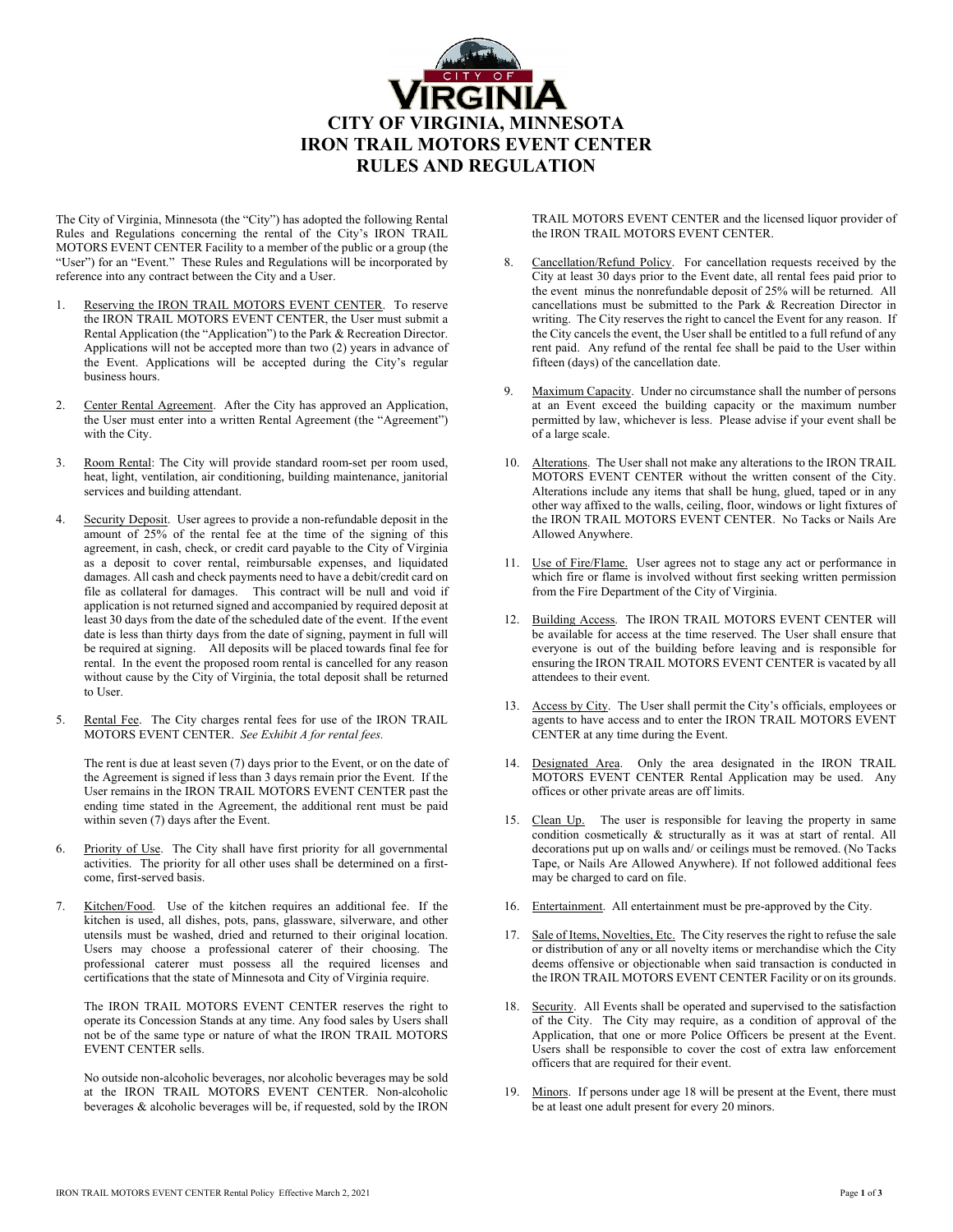- 20. Admission Fee. The User may not charge an admission fee, sell tickets or solicit donations at the IRON TRAIL MOTORS EVENT CENTER without the express written permission of the City.
- 21. Advertisement/Promotions. The User must reference the facility name of IRON TRAIL MOTORS EVENT CENTER on all promotions, advertising, press releases, etc. for any event or function to be held at the facility and/or on its grounds. A digital copy of the logo is available for use by the user upon request.
- 22. Smoking. Smoking is allowed only in designated outdoor areas. Smoking is prohibited on sidewalks and publicly-owned outdoor areas within 50 feet of the IRON TRAIL MOTORS EVENT CENTER. Smoking indoors of the IRON TRAIL MOTORS EVENT CENTER is prohibited at all times.
- 23. Law/Ordinances. The User must comply with the laws of the State of Minnesota and City ordinances. The City has the right to terminate use of the IRON TRAIL MOTORS EVENT CENTER during any Event if the User violates any State laws or City ordinances. All fees shall be forfeited when an Event is terminated for this reason.
- 24. Alcohol Policy. The possession, use or sale of alcoholic beverages is permitted in the IRON TRAIL MOTORS EVENT CENTER only if purchased and/or provided from the vendor selected by the City. User must contract with the City's Alcohol Beverage Vendor to provide or sell alcohol at the facility.
- 25. Insurance Requirements. The City, in its discretion, may require the User to obtain liability insurance for any event. If liability insurance is required, the following requirements apply:
	- \$1,000,000 minimum
	- The insurance policy must be issued by an insurance company licensed to do business in Minnesota acceptable to the City.
	- The City must be named as an "Additional Insured" on the policy.
	- $\bullet$  At least seven (7) days prior to the Event, the User must give to the City a certificate of insurance showing the required coverage.
- 26. Restricting Use. The Park & Recreation Director shall have the authority, subject to appeal of the City Council, to prohibit or limit use of the IRON TRAIL MOTORS EVENT CENTER by a particular User based upon knowledge that the User has caused damage to other public facilities or when disruption,
- 27. Indemnification: User shall indemnify, defend and hold the City of Virginia and the IRON TRAIL MOTORS EVENT CENTER staff harmless from any and all claims which may be made against the City or the IRON TRAIL MOTORS EVENT CENTER staff, by any person for personal injury or property damage resulting directly or indirectly from any act, incident, or accident occurring in, upon or about the IRON TRAIL MOTORS EVENT CENTER premises as a result of any acts, errors, or omission of User or its agents, or arising in connection with the operations, use, or occupancy of the premises by User. User further waives all claims against the City of Virginia and IRON TRAIL MOTORS EVENT CENTER staff on account of any loss, damage or injury which may occur to it or its property in the use and occupancy of said premises. User also agrees to reimburse City for any damages to the property of the IRON TRAIL MOTORS EVENT CENTER or the City of Virginia which occurs as a result of any acts, errors, or omissions of User or User's agents during User's use or occupancy of the premises. User hereby expressly waives all claims for any or all loss or damage sustained by reason of any defect, deficiency, failure, or impairment of the premises or any services to the premises, including but not limited to the water supply system, heating system, wires leading to or inside the premises, gas, electric, telephone or internet systems, or from any other source whatsoever, including any damage to User's property by City while in City's care, custody and control. damage, theft or other unfavorable history is recorded from previous use of the IRON TRAIL MOTORS EVENT CENTER facilities.
- 28. This contract shall be binding by the City and the User, its successors or assignees. The User and the City agree that the City will not be liable for non-performance of this contract when non-performance is attributable to events beyond reasonable control of the City such as acts of God, national emergencies, and inoperable building conditions.
- 29. No Discrimination. The City does not deny access to the IRON TRAIL MOTORS EVENT CENTER on the basis of race, religion, sex, creed, age, sexual orientation or national origin. Allowing any group to use the IRON TRAIL MOTORS EVENT CENTER does not imply endorsement of a group's views by the City.
- 30. Accidents/Damage. Any accidents or damage to the IRON TRAIL MOTORS EVENT CENTER must be reported to the Park & Recreation Director immediately following the Event.: If the premises or any portion of the building or grounds shall, during the term of the Agreement, be damaged by the act, default or negligence of User or by the User's agent, employees, patrons, or any person or persons admitted to the premises by User, the User will pay to the City upon demand such sum or sums as shall be necessary to restore the premises to their original condition. User hereby assumes full responsibility for the character, acts and conduct of all persons it admits to any part of the IRON TRAIL MOTORS EVENT CENTER building or premises, whether that admittance was by the consent of User, User's employees or any person acting for or on behalf of User; and User agrees to have on hand at all times sufficient security or police personnel to maintain order and protect persons and property.
- 31. Personal Property. The City will not be responsible for any personal property belonging to the User or the User's guests or invitees.
- 32. Non-Transferable. User shall not assign or transfer this agreement, or sublet any portion thereof, without the written consent of the City.
- 33. ADA Compliance. The City represents, to the best of its knowledge, that the IRON TRAIL MOTORS EVENT CENTER meets applicable requirements of the Americans with Disabilities Act (ADA) of 1990 and will hold harmless the User from any claims of violations or noncompliance with the ADA that are beyond the control of the User.
- 34. General Terms and Conditions: User acknowledges and agrees that all restrictions and duties included in the IRON TRAIL MOTORS EVENT CENTER GENERAL TERMS AND CONDITIONS shall apply to this Agreement. This document is contained on the City's website; a copy will be emailed upon request.
- 35. Retention of City's Rights: All rights not expressly granted to User are reserved to the City. Any decision affecting any matter not expressly provided for herein shall rest solely within the discretion of the Park & Recreation Director.
- 36. Entire Agreement: All terms and conditions of this Agreement shall be binding upon the parties, their heirs and assigns, and cannot be modified by any oral representation or promise of any agent other person of the parties hereto unless the same are in writing and are signed by the duly authorized agent or agents who executed this lease.
- 37. Governing Law: This Agreement shall be construed in accordance with the laws of the State of Minnesota. The venue of any action hereunder shall be St. Louis County District Court
- 38. Special Provisions *(list any special provisions or requirements here)*